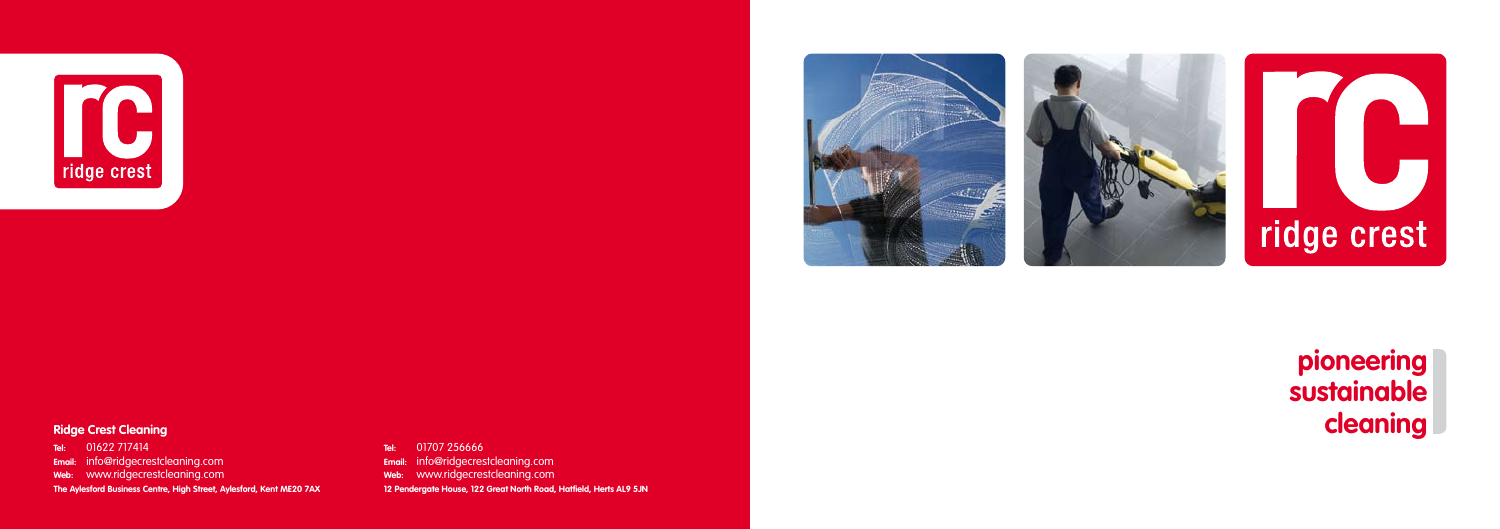...Ridge Crest, a specialist cleaning and facilities management business. We aim to save our clients money whilst delivering a level of service that exceeds their expectations.

We are highly experienced at working in a wide range of environments in the education, industrial, leisure and commercial sectors. We also work with multi-site national and local government agencies.

We work with our clients and key partners to provide environmentally sustainable cleaning services and products that save money.

### **Some of our clients**

Asda Distribution Beacon Bingo Brachers Solicitors Evelyn Grace Academy GRA Belle Vue and Wimbledon Stadiums **Hertfordshire Constabulary** Pavilions Shopping Centre Quantum Leap Robert Napier School Samuel Whitbread Community College Skinners School West Herts College

### Wimbledon College **www.ridgecrestcleaning.com**

# **pioneering sustainable cleaning**



### **who...**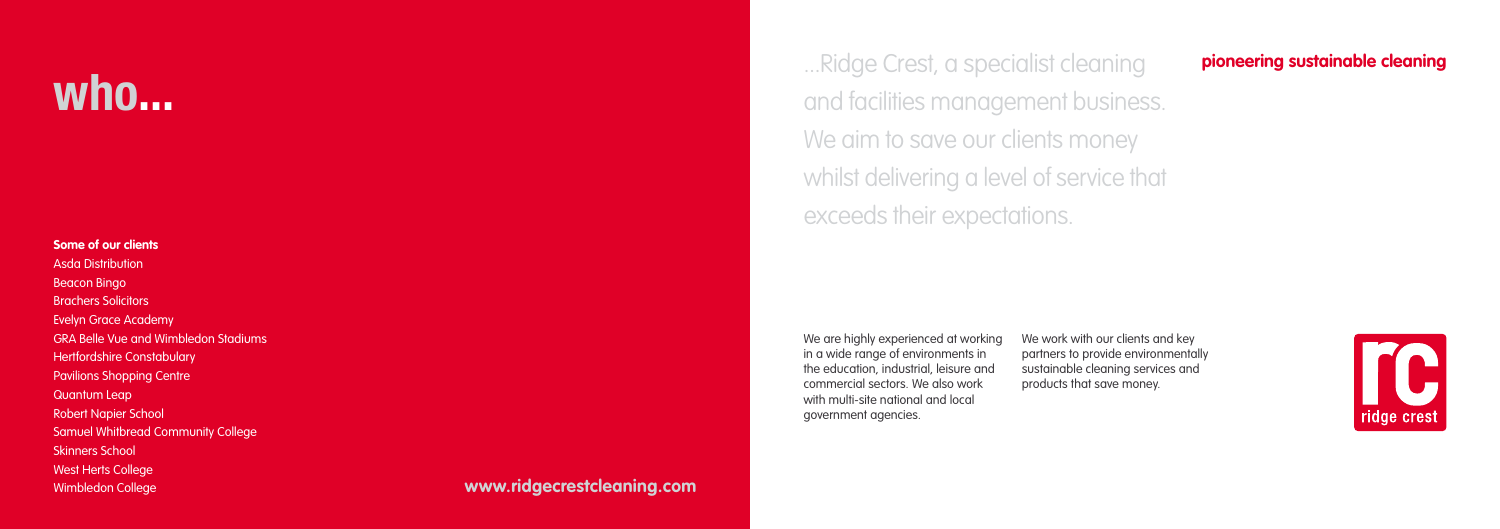### **professional personal responsive**

Ridge Crest offers a full range specialised cleaning and facilities management services to a broad range of clients.

We offer a depth of experience across a wide range of business sectors. Our professional staff are highly trained and CRB-checked.

We take time to understand your specific needs – this saves time and money. We work hard at developing bespoke solutions tailored to each environment.

All our cleaning contracts show a firm commitment to the environment.

Our service helps to divert waste from landfill by recycling and by using fewer cleaning products.

...we aim to deliver an outstanding level of personal service and value for money. By continually benchmarking our services we ensure we're offering best value.

**Sustainable cleaning and eco-supplies.** 

- Deep cleaning specialists.
- Wrap-around support, 24/7.
- Superior, eco-friendly office cleaning.

# **why...**

www.ridgecrestcleaning.com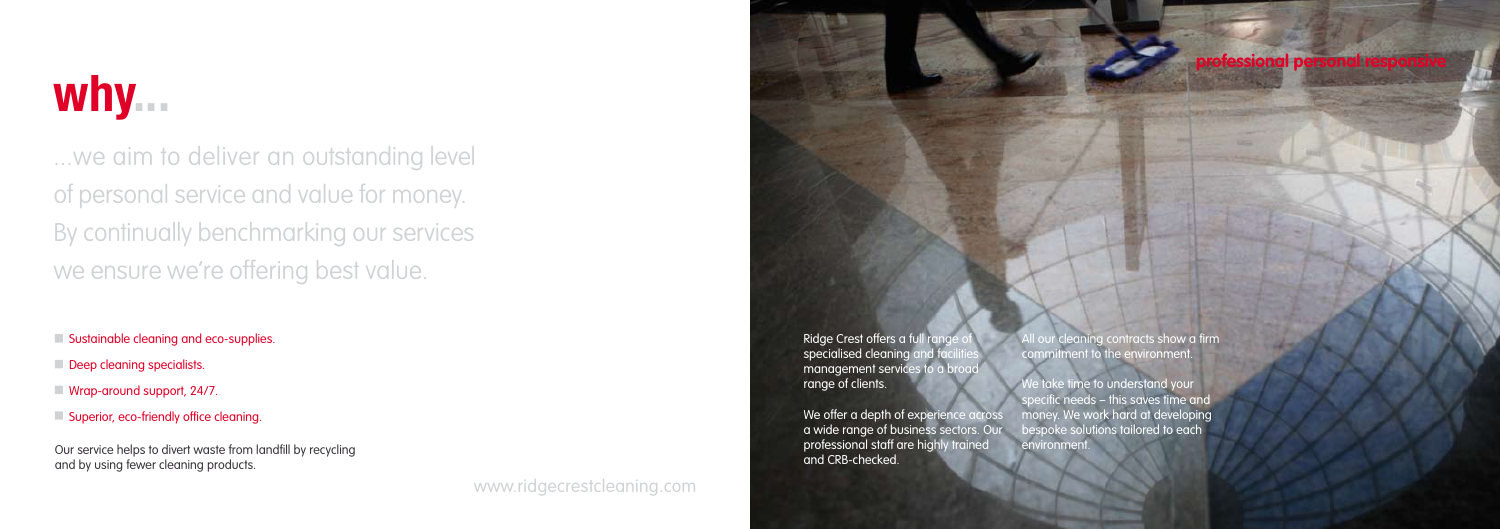rolls are manufactured from 100%



We believe that "going green" is commercially viable as well as being the right thing to do.

...we supply quality, innovative services at highly competitive rates. Our 100% sustainable cleaning contract enables us to pass on cost savings of up to 20% to all our clients.

Green cleaning saves you money.

- **Innovative solutions help save costs.**
- Our flexible team responds quickly and effectively.
- We cut costs, not corners.

In 2005, Ridge Crest became the first cleaning company in the UK to provide a completely sustainable cleaning contract for Maidstone Borough Council.

www.ridgecrestcleaning.com

**Case study** Maidstone Borough Council **guaranteed cost savings**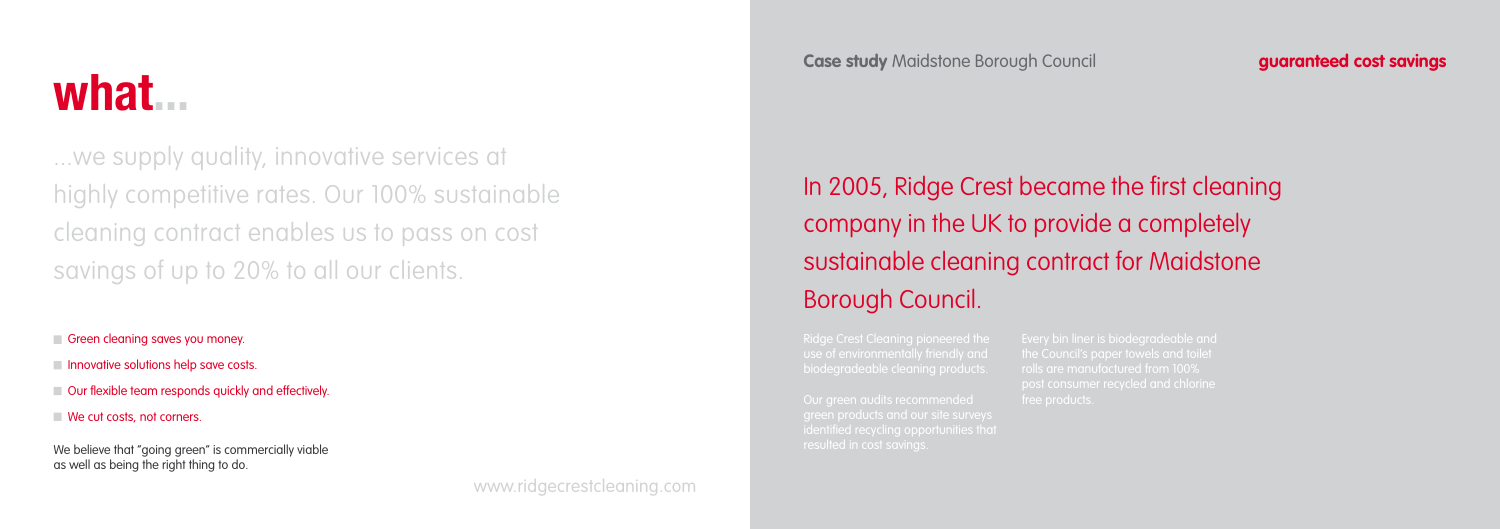We add-value from the start. From the initial visit we consult and make an accurate no-obligation assessment.

We strictly adhere to our Quality Policy and believe that best value will be achieved through an effective working partnership between you and us.

### **tried tested evaluated**

Our regular visits ensure that our services continue to meet your requirements. We nurture a sound business relationship based on regular face-to-face contact.

We continue to add value by benchmarking our service to ensure we deliver quality and value.

By delivering a flexible proposal we aim to meet all your needs and exceed expectations. Our approach ensures we work with all parties to ensure we offer the best, least cost solution.

### **how...**

...we respond quickly and efficiently to improve our quality control where it's needed. Our audit system is tried, tested and continually evaluated.

We're accurate and impartial

- We aim to maintain and improve standards to avoid incidents.
- We introduce improvements one step ahead for clients.
- All staff trained in environmental and health and safety standards.

www.ridgecrestcleaning.com